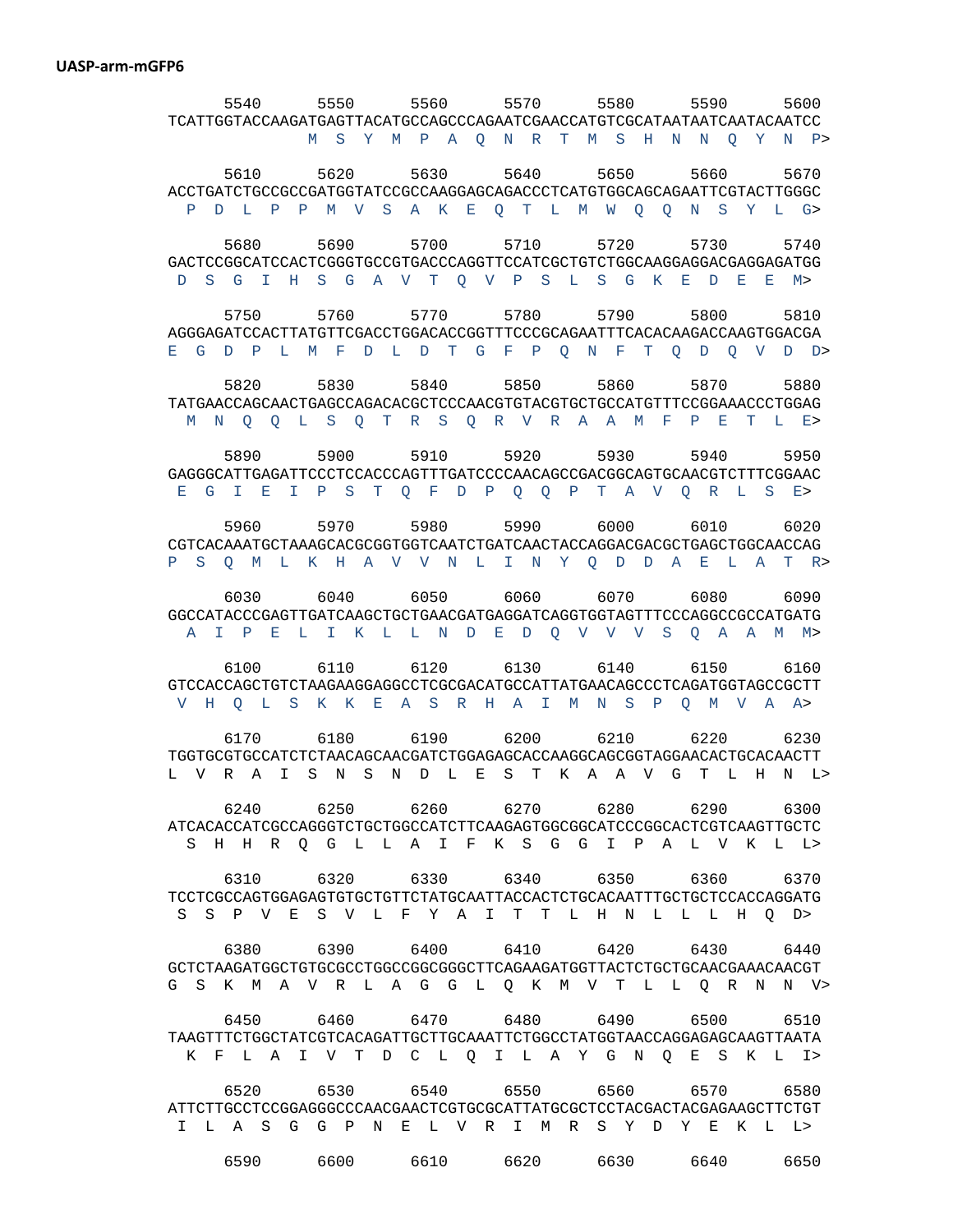GGACCACTTCGCGGGTACTGAAAGTGCTCTCCGTTTGCTCCAGCAACAAGCCGGCCATCGTGGATGCCGG W T T S R V L K V L S V C S S N K P A I V D A G> 6660 6670 6680 6690 6700 6710 6720 TGGAATGCAGGCGCTGGCTATGCACTTGGGTAACATGTCACCGCGCCTTGTGCAAAACTGTTTGTGGACG G M Q A L A M H L G N M S P R L V Q N C L W T> 6730 6740 6750 6760 6770 6780 6790 CTCCGCAATCTTTCGGATGCAGCCACTAAGGTGGAGGGCCTTGAAGCTTTGCTCCAATCTCTCGTCCAGG L R N L S D A A T K V E G L E A L L Q S L V Q> 6800 6810 6820 6830 6840 6850 6860 TTCTGGGCTCGACCGATGTCAACGTGGTCACCTGTGCCGCCGGTATCCTTTCAAATCTGACGTGCAACAA V L G S T D V N V V T C A A G I L S N L T C N N> 6870 6880 6890 6900 6910 6920 6930 TCAGCGCAACAAGGCCACCGTTTGTCAGGTGGGCGGTGTGGACGCCCTCGTCCGTACTATTATCAATGCT Q R N K A T V C Q V G G V D A L V R T I I N A> 6940 6950 6960 6970 6980 6990 7000 GGAGATCGCGAAGAGATTACCGAGCCGGCTGTATGTGCCCTGCGTCACTTGACCTCGCGTCATGTGGACT G D R E E I T E P A V C A L R H L T S R H V D> 7010 7020 7030 7040 7050 7060 7070 CTGAGTTGGCCCAGAATGCCGTACGCTTAAACTACGGACTATCGGTGATTGTAAAGCTATTGCATCCACC S E L A Q N A V R L N Y G L S V I V K L L H P P> 7080 7090 7100 7110 7120 7130 7140 ATCACGCTGGCCCTTGATCAAGGCCGTCATTGGACTCATACGCAATTTGGCCCTCTGTCCGGCCAATCAC S R W P L I K A V I G L I R N L A L C P A N H> 7150 7160 7170 7180 7190 7200 7210 GCCCCGTTGCGGGAGCACGGGGCCATCCACCATCTGGTGCGACTGCTTATGCGCGCCTTCCAAGACACAG A P L R E H G A I H H L V R L L M R A F Q D T> 7220 7230 7240 7250 7260 7270 7280 AGAGGCAACGTTCCTCGATAGCCACCACTGGTTCACAGCAGCCGTCCGCATACGCTGACGGCGTTCGCAT E R Q R S S I A T T G S Q Q P S A Y A D G V R M> 7290 7300 7310 7320 7330 7340 7350 GGAGGAGATTGTCGAGGGCACGGTGGGGGCGCTACATATCCTGGCCCGCGAGTCTCACAACCGGGCACTC E E I V E G T V G A L H I L A R E S H N R A L> 7360 7370 7380 7390 7400 7410 7420 ATTCGCCAGCAGTCGGTAATACCGATCTTTGTACGATTGCTGTTCAACGAAATCGAGAACATACAGCGCG I R Q Q S V I P I F V R L L F N E I E N I Q R> 7430 7440 7450 7460 7470 7480 7490 TGGCTGCTGGCGTTCTTTGTGAGCTCGCCGCTGACAAGGAGGGCGCCGAGATTATCGAGCAGGAGGGCGC V A A G V L C E L A A D K E G A E I I E Q E G A> 7500 7510 7520 7530 7540 7550 7560 CACTGGGCCGCTGACCGATCTCCTGCACTCGCGCAATGAAGGCGTGGCCACATACGCCGCCGCTGTTCTC T G P L T D L L H S R N E G V A T Y A A A V L> 7570 7580 7590 7600 7610 7620 7630 TTTCGCATGAGTGAGGACAAGCCGCAGGATTACAAGAAGCGGCTATCCATAGAGCTGACCAACTCGCTGC F R M S E D K P Q D Y K K R L S I E L T N S L> 7640 7650 7660 7670 7680 7690 7700 TGCGCGAGGACAACAACATATGGGCCAATGCCGACCTGGGCATGGGTCCCGATCTACAGGATATGCTTGG

L R E D N N I W A N A D L G M G P D L Q D M L G>